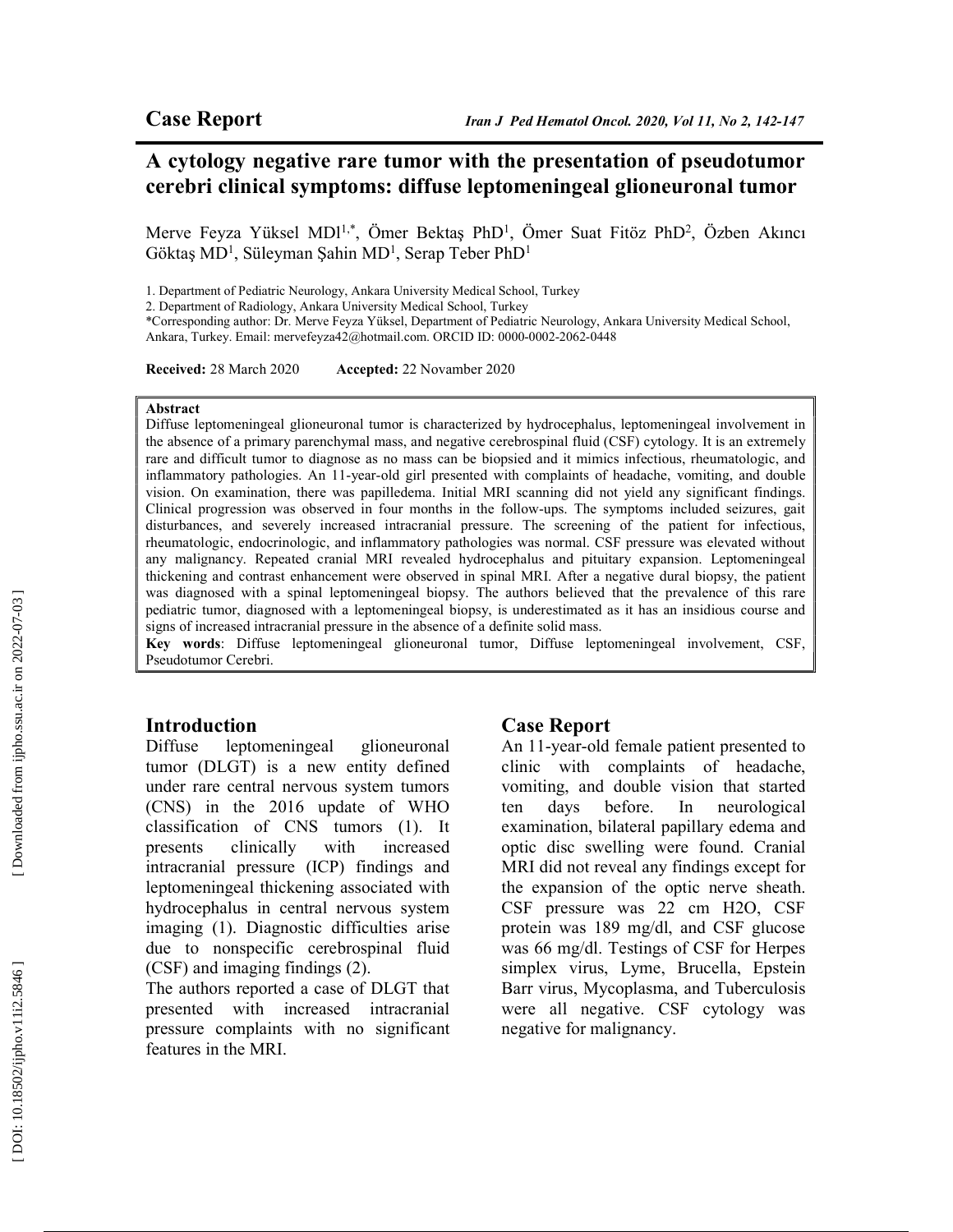In order to find the etiology of the increase in intracranial pressure, thyroid function tests, blood cholesterol, adrenocorticotropic hormone, cortisol, vitamin A, D, E, and B12 levels were analyzed and all were in normal range. Upon regression of clinical signs during follow-up, the patient was discharged from the hospital. The patient presented again with headache, vomiting, and double vision two weeks after discharge. Neurological examination revealed nuchal rigidity. In the eye examination, there was papilledema, and the visual acuity was 10/10 in the right eye and 2/10 in the left eye. ICP and protein levels were found to be elevated in the repeated lumbar puncture. Infectious markers were negative in the CSF. Cranial MRI revealed optic nerve sheath enlargement, infundibular thickening, and thickening of the occipital horn of the right lateral ventricle, which may be compatible with hypophysitis or infiltration. Spinal MRI revealed leptomeningeal enhancement in the form of nodules and nodular thickening in the lower thoracic and lumbar levels along with the enhancement of cauda equina fibers and nodular thickening. Chest X-ray and CSF angiotensin-converting enzyme levels were normal in terms of sarcoidosis. Possible endocrinologic antibodies and pituitary antibodies were negative. Sjögren, lupus, Wegener granulomatosis antibodies were negative for autoimmune hypophysitis. Alpha-fetoprotein, betahCG, and carcinoembryonic antigen could not be detected in CSF with the initial diagnosis of germinoma. The tests for Langerhans cell histiocytosis were negative. No malignant cytology was detected in flow cytometry analysis in repeated CSF samples. The FDG PET scintigraphy of the whole body was normal for possible malignancies. As the test results were normal, a total of 5 g of methylprednisolone (1 g/day) was given for 5 days with a maintenance dose of 2 mg/kg (oral), for the persistent clinical symptoms. The patient's symptoms

showed progression, and the patient developed symptoms of increased intracranial pressure and generalized tonicclonic seizures. Cranial-spinal MRI showed a significant increase in hydrocephalus compared to the previous examination, with extensive leptomeningeal lesions and cranial dural thickening. In addition, newly developed nodular leptomeningeal enhancement, which was significant at the C5-C6 level, developed at the cervical, thoracic, and lumbar spine. Indication of progression was observed in a total of five MRI images of the patient (Figures 1-3). The patient was started on levetiracetam. Then, the ventriculoperitoneal shunt was inserted due to hydrocephalus. During the shunt procedure, the dural biopsy was performed. The dural biopsy yielded fibrous connective tissue with focal dystrophic calcification. The patient's clinical symptoms continued to progress and she developed gait disorder and encephalopathy. Biopsy specimens were taken from the nodular lesion in the meninges at the L5 level. During the surgery, a frozen biopsy was performed in the presence of a pathologist, and the tissue was delivered quickly. A high level of tumor development including glial and partially neuronal differentiation was observed. A high Ki-67 proliferation index that can be considered as an indication of high biological aggression was found. A diagnosis of DLGT was declared with these findings and the patient was transferred to the oncology department for treatment.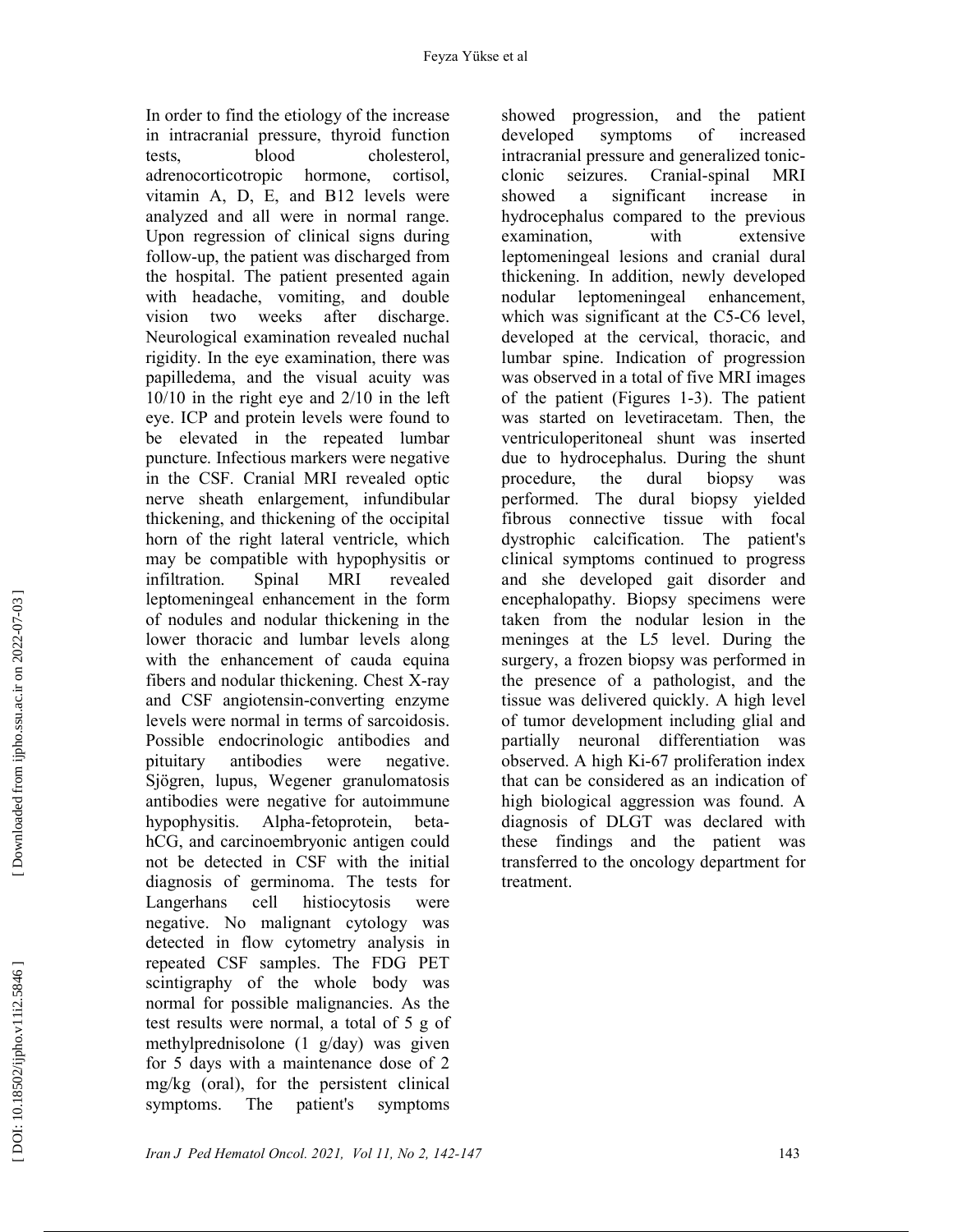A cytology negative rare tumor with the presentation of pseudotumor cerebri clinical symptoms: diffuse leptomeningeal glioneuronal tumor



Fıgure 1. The patient's progressive progression on 4 MRI images at intervals of one month. T2-weighted axial, T1 weighted axial and contrast-enhanced T1-weighted axial MR images show progressive increase in ventricular dilatation. Catheter was placed for hydrocephalus (last column). Pericatheteral bleeding and diffuse dural thicknening were noted.  $(A=1<sup>ST</sup> \text{Month}; B=2<sup>ND</sup> \text{Month}; C=3<sup>RD</sup>$ Month; 1= T2-weighted axial; 2= T1 weighted axial; 3= Contrast-enhanced T1 weighted).



Fıgure 2. The patient's MRI images are shown hypophyseal findings (hypophysitis) and nodular leptomeningeal contrast- enhancing lesions. A; Diffuse thickening of stalk is noted. A1, A2: T1 weighted sagittal, T2-weighted coronal, A3, A4: Contrast enhanced T1 weighted sagittal and coronal. B; Nodular leptomeningeal enhancing in spinal MRI lesions were noted on contrast-enhanced sagittal and axial images. C; Follow up spinal MR reveals that the leptemeningeal lesions are increased in size and appear more confluent.  $(A=1<sup>ST</sup> \text{Month}; B=2<sup>ND</sup> \text{Month}; C=3<sup>RD</sup> \text{Month})$ 



Figure 3. The patient's  $5<sup>TH</sup>$  Month MRI finding; In addition to stalk thickening newly developed diffuse leptomeningeal thickening is noted on cranial MR imaging. Distal spinal canal lesions markedly increased in size and appear plaque-like massess and new lesions occur on cervical region (arrows).

| Table I. Reported presenting symptoms |
|---------------------------------------|
|---------------------------------------|

| <b>Symptoms</b>              | Patients, n    |
|------------------------------|----------------|
| Headache                     | 14             |
| Vomiting                     | 14             |
| Papilledema                  | 9              |
| <b>Cranial nerve deficit</b> | 7              |
| <b>Meningismus</b>           | 8              |
| <b>Cerebellar symptoms</b>   | 5              |
| Lethargy                     | $\overline{4}$ |
| <b>Weight loss</b>           | 3              |
| <b>Seizures</b>              | 3              |
| <b>Depression</b>            | 1              |
| <b>Vision loss</b>           | 1              |
| Abdominal pain               | 1              |

#### **Discussion**

The primary diffuse leptomeningeal primitive neuroectodermal tumor is an extremely rare tumor with the limited number of cases identified up today (3). It is frequently seen in children and adolescents (3). The Leptomeningeal spread usually occurs in the spinal cord with the absence of an intracranial lesion (1, 4). This makes the diagnosis of the tumor very difficult. In DLGT,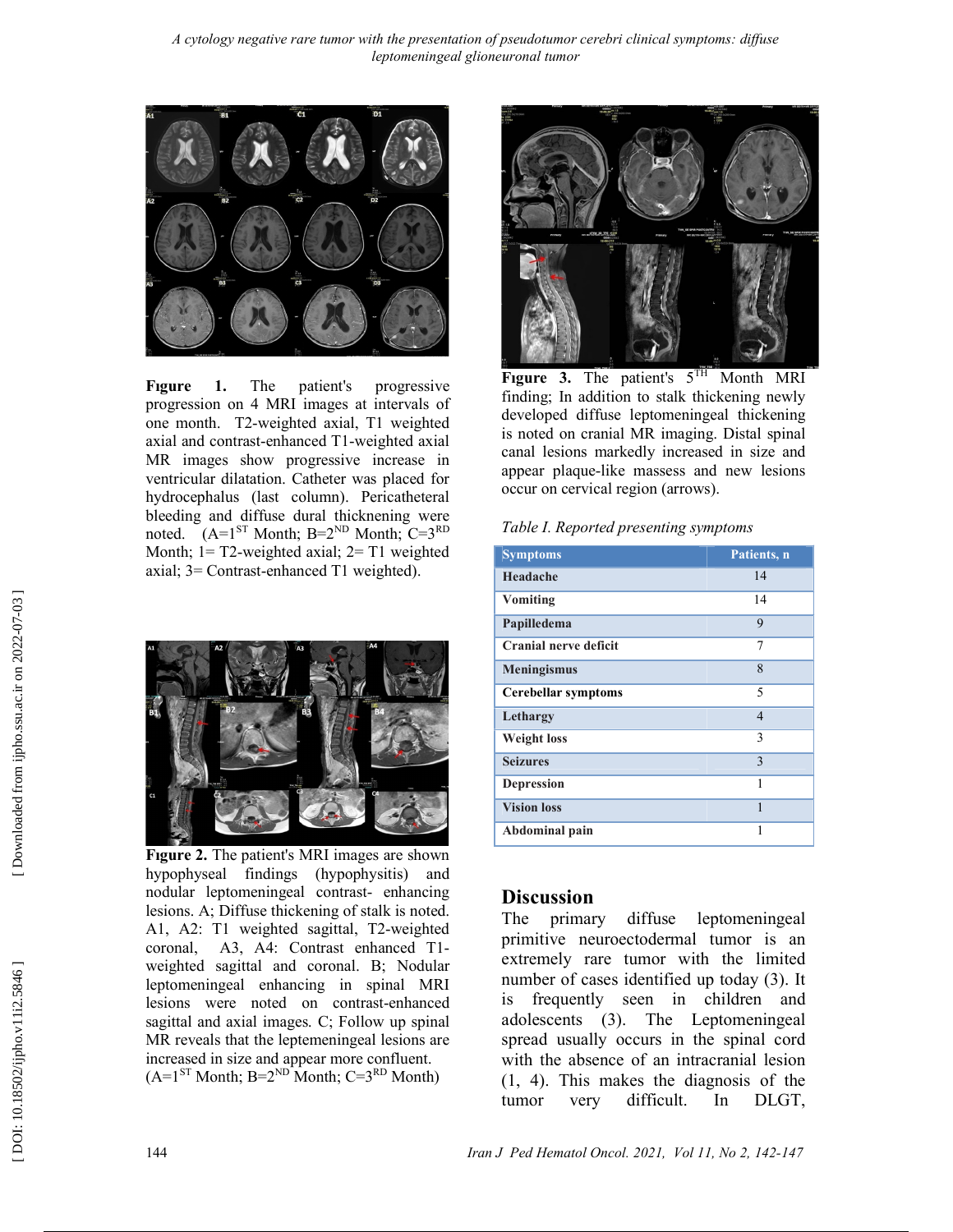leptomeningeal thickening is typical in the radiological examination, which may lead to misdiagnosis or delay in diagnosis because of the resemblance to chronic inflammatory and infectious processes (1, 4). It usually resembles chronic inflammatory meningitis and presents with the clinical symptoms of obstructive hydrocephalus (3). In this case, however, there was no hydrocephalus at the beginning. The clinical symptoms of this case were more compatible with pseudotumor cerebri. The present case shows the importance of spinal MRI in a patient with the undetected underlying cause and clinical progression along with increased ICP, pseudotumor cerebri, or hydrocephalus.

The ages of 17 cases previously reported ranged from 1.5 to 17 years, and eight of them were males and nine were females (3-9). This situation indicated that the tumor develops predominantly in children with equal sex distribution. The most common presenting symptoms were headache and vomiting that were described in ten patients. Five patients had cerebellar symptoms (ataxia, dysarthria), three had double vision, four had weakness in the extremities, three patients had vision loss, two patients had changed state of consciousness, two patients had seizures with restlessness, whereas each of the urinary-fecal incontinence, abdominal pain, photophobia, back pain, and joint pain symptoms were reported in each patient. In physical examination, three patients had papilledema, three patients had bilateral sixth nerve paralysis, one patient had right hemiparesis, and one patient had cord compression findings. The initial symptoms were headache and elevated ICP, followed by the appearance of the other symptoms in parallel to the clinical stage of the cases. Clinical symptoms of this patient were similar to the cases described in the literature. Almost all cases reported had symptoms of elevated ICP.

As seen in this case, hydrocephalus, increased protein levels without malignant cells in CSF, and diffuse leptomeningeal involvement in MRI were observed in almost all cases reported in the literature (3-9). In this case, hydrocephalus was manifested late in the course of the disease. Intraventricular involvement, thalamic calcification, optic chiasm involvement, and dilatation of the sella turcica were the less common symptoms (6, 7). Instead of an intraparenchymal mass, intra parenchymal cysts have been identified in some of the reported cases (5- 7). Leptomeningeal enhancement was observed in the initial stage of the disease, the occurrence and number of cystic changes in the brain parenchyma and leptomeninges occurred with the progression of the disease (6). However, intraparenchymal cyst was not detected in five of the nine cases described by Schniederjan et al (5). The reason of the absence of a cyst in this patient may be that the patient was in the initial stage of the disease. Although intraparenchymal cysts were strongly associated with this tumor, the fact that they did not occur in the early period led to diagnostic difficulties.

Mostly, cases with DLGT are diagnosed late in the course of the disease. The case described by Nambirajan et al. was diagnosed one year after the onset of disease, Karlowee et al.'s and Lyle et al.'s cases eleven months after the onset of disease, and Armao et al.'s case five years after the onset of disease with postmortem biopsy (6, 8-10) Another reason for the delayed diagnosis in this tumor is that the dural biopsy may be negative (6, 10). The dural biopsy performed in this case was also negative. This situation should be taken into account in the initial diagnostic period.

Isocitrate dehydrogenase 1 (IDH-1) is a cytoplasmic enzyme that produces nicotinamide adenine dinucleotide phosphate. The somatic mutations of the IDH1 gene have been shown to be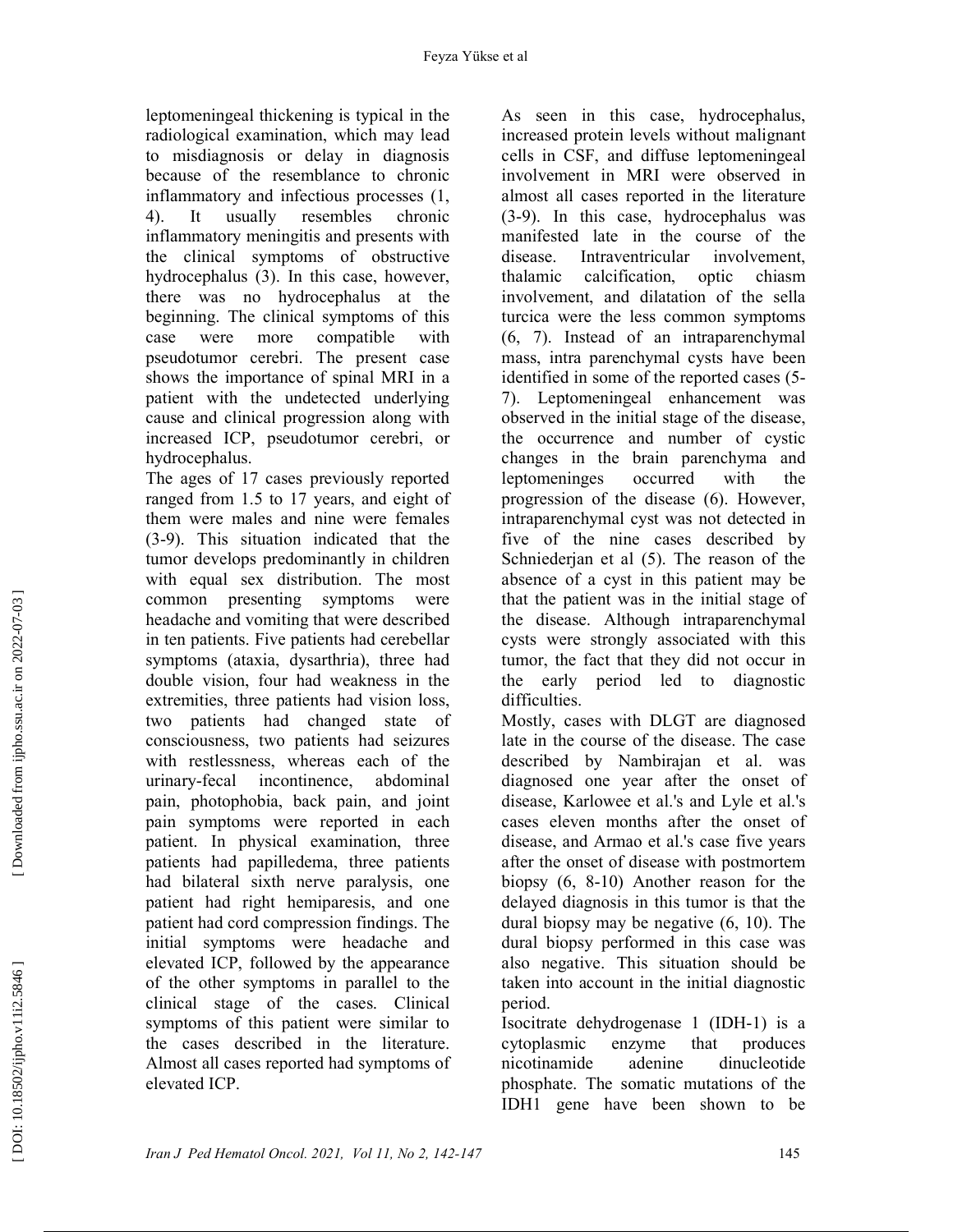associated with various forms of cancer such as astrocytoma, oligodendroglioma, and hematopoietic dysplasias (6). IDH-1 is negative in DLGT and is used to differentiate it from other high grade glial tumors (6). Similar to the case of Schniederjan et al. and Lyle et al., IDH-1 was found negative in this case (5, 6). The deletion of 1p and 19q is used to evaluate the aggressiveness of the tumor and its response to chemotherapy, especially to temozolomide (6). These deletions may be positive in neurocytomas, adult oligodendrogliomas, and DLGT (8). These deletions showed that the disease would be more aggressive in extraventricular neurocytomas and were also used to evaluate the course of DLGT (8). The deletion of 1p and 19q showed that DLGT would have an aggressive course, but also showed an elevated likelihood of chemotherapy response. 1q deletion was also positive in this case similar to the cases reported by Schniederjan et al. and Gardiman et al. (5, 7).

In conclusion, DLGT should be considered in patients presenting with sudden headache, elevated ICP, papillary edema, and hydrocephalus in cranial imaging, or patients without hydrocephalus in the initial stage who develop hydrocephalus in the short-term. Elevated protein level without malignant cells in the CSF is an important clue in these cases. Cystic lesions without an intra-parenchymal mass in cranial MRI may help with diagnosis in the course of disease progression. Patients presenting with the above-mentioned clinical and laboratory symptoms with no definite underlying cause should undergo spinal MRI to determine the presence of leptomeningeal involvement. Leptomeningeal biopsy should be performed for diagnosis. The authors believed that the identification of only 20 cases of this tumor with an insidious course along with common clinic symptoms could be an underestimation.

# Conflicts of Interest

There is no conflict of interest.

## References

- 1. Preuss M, Christiansen H, Merkenschlager A, Hirsch FW, Kiess W, Müller W, et al. Disseminated oligodendroglial cell-like leptomeningeal tumors: preliminary diagnostic and therapeutic results for a novel tumor entity. J Neurooncol 2015;124(1):65–74.
- 2. Ko MW, Turkeltaub PE, Lee EB, Gonatas NK, Volpe NJ, Moster ML, et al. Primary diffuse leptomeningeal gliomatosis mimicking a chronic inflammatory meningitis. J Neurol Sci 2009; 278(1–2):127–131.
- 3. Sublett JM, Davenport C, Eisenbrock H, Dalal S, Jaffar Kazmi SA, Kershenovich A. Pediatric Primary Diffuse Leptomeningeal Primitive Neuroectodermal Tumor: A Case Report and Literature Review. Pediatr Neurosurg 2017;52(2):114–121.
- 4. Rodriguez FJ, Perry A, Rosenblum MK, Krawitz S, Cohen KJ, Lin D, et al. Disseminated oligodendroglial-like leptomeningeal tumor of childhood: A distinctive clinicopathologic entity. Acta Neuropathol 2012;124(5):627– 641.
- 5. Schniederjan MJ, Alghamdi S, Castellano-sanchez A, Mazewski C, Brahma B, Brat DJ, et al. 9 Pediatric Cases With Chromosome 1p/19q Deletion Status and IDH1 (R132H) Immunohistochemistry. Am J Surg Pathol 2013; 37(5):763-771.
- 6. Lyle MR, Dolia JN, Fratkin J, Nichols TA, Herrington BL. Newly Identified Characteristics and Suggestions for Diagnosis and Treatment of Diffuse Leptomeningeal Glioneuronal/Neuroepithelial Tumors. Child Neurol Open 2015; 2(1):2329- 2331.
- 7. Gardiman MP, Fassan M, Orvieto E, D'Avella D, Denaro L, Calderone M, et al. Diffuse leptomeningeal